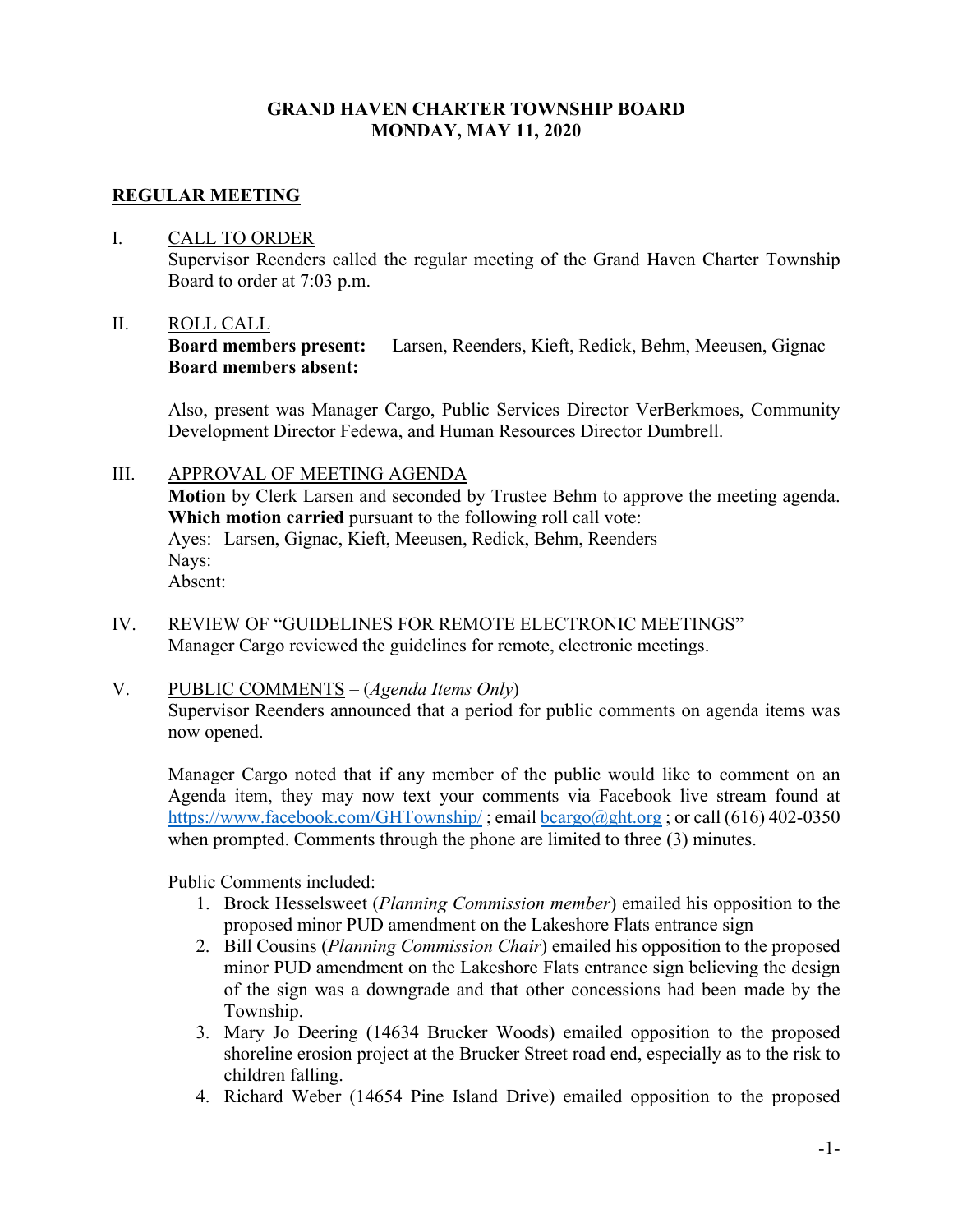shoreline erosion project at the Brucker Street road end opining that the project serves no public benefit.

Supervisor Reenders announced that the period for public comments on agenda items was now closed.

# VI. APPROVAL OF CONSENT AGENDA

- 1. Approve March 23, 2020, Regular Board Minutes
- 2. Approve Payment of Invoices in the amount of \$2,077,087.26 (*A/P checks of \$1,603,572.44 and 3/24 payroll of \$114,038.51, 4/8 payroll of \$121,477.58, 4/22 payroll or \$110,936.88, and 5/6 payroll of \$127,061.85*)
- 3. Approve "Guidelines for Remote Electronic Meetings"
- 1. **Motion** by Clerk Larsen and seconded by Trustee Redick to approve the items listed on the Consent Agenda. **Which motion carried** pursuant to the following roll call vote:

Ayes: Behm, Redick, Gignac, Kieft, Reenders, Larsen, Meeusen Nays:

Absent:

# VII. OLD BUSINESS

2. **Motion** by Treasurer Kieft supported by Trustee Behm to approve and adopt Resolution 20-05-01 approving a one-year license agreement with Allied Waste (*dba Republic Services of Muskegon*) for waste collection and hauling services in Grand Haven Charter Township. **Which motion carried** pursuant to the following roll call vote:

Ayes: Kieft, Reenders, Meeusen, Behm, Gignac, Larsen, Redick Nays:

Absent:

3. Discussion was held regarding a proposed Minor PUD Amendment regarding the entrance sign for the Lakeshore Flats Apartments.

Community Development Director Fedewa reviewed her memo to the Board, noting that documentation from the applicant had been forwarded.

Board comments included:

- $\checkmark$  Supervisor Reenders noted that he attended the Planning Commission meetings where this was discussed and that concessions were made by the Planning Commission to mitigate development costs and allow for the project to offer affordable rents. He did not support the change to the entrance signs.
- $\checkmark$  Treasurer Kieft noted that he is on the Planning Commission and that the applicant had indicated that rents would be more affordable.
- Terry Nash (*Managing Director of Lakeshore Flats*) reviewed his May 8th memorandum disagreeing with the assertion that Lakeshore Flats was offered concessions during the PUD process for providing affordable rents or that the per square foot measurement was relevant. Rents were originally estimated to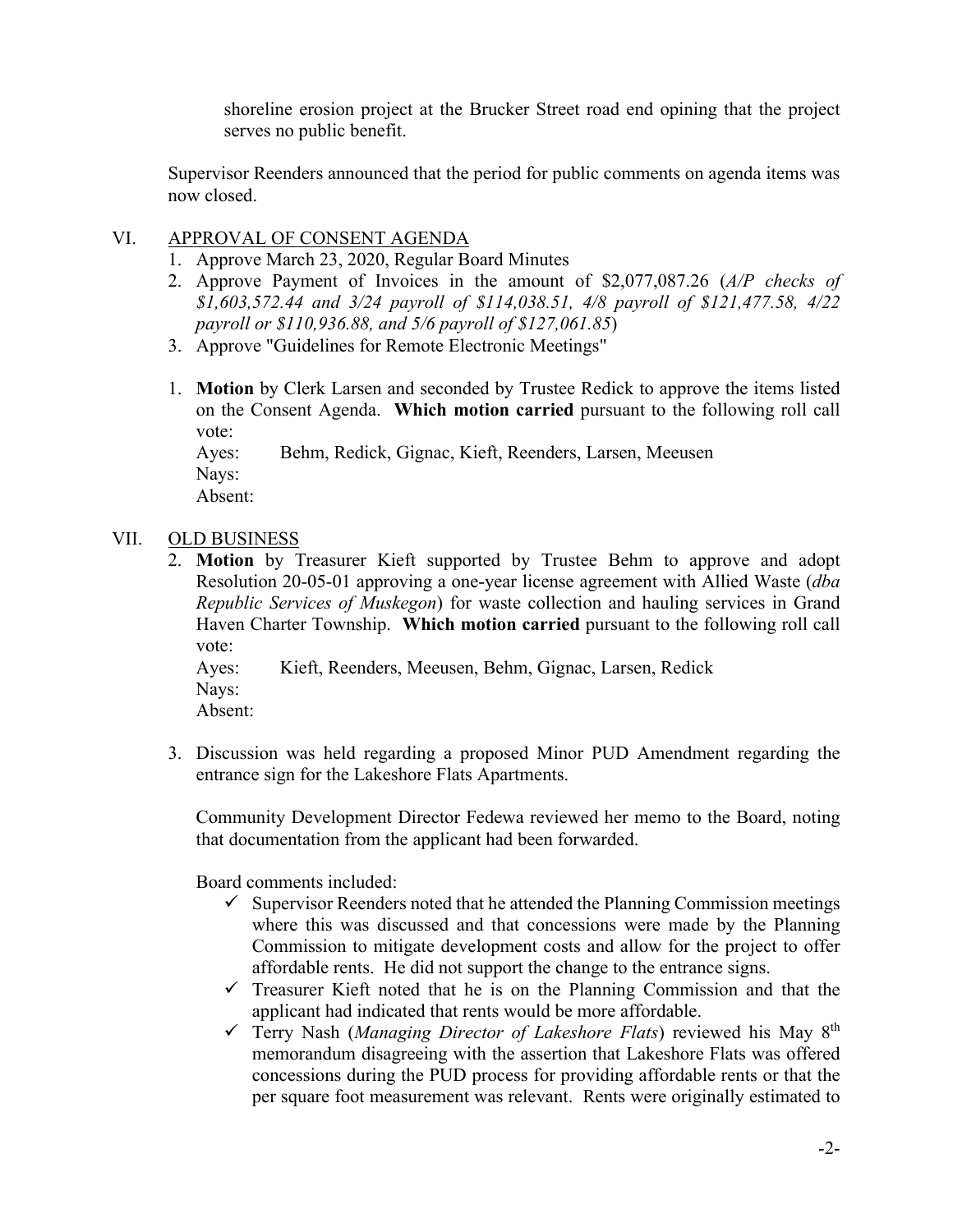be in the range of \$600 to \$1,100 and the actual rents are now estimated at \$700 to \$1,219, which is affordable for most households based on median area income levels. Applicant noted that the cost difference between the original and proposed sign is about \$4,000. Applicant expressed consternation that the staff memo implies that the developer performing a type of "bait and switch" in terms of the rental rates.

 $\checkmark$  Staff noted that the proposed sign violates the 24 square foot maximum size regulation for a sign of this type.

**Motion** by Treasurer Kieft supported by Trustee Gignac to refer the proposed minor PUD amendment to the Planning Commission for a recommendation, with a condition that the proposed amendment be modified to not exceed the 24 square foot maximum size limit. **Which motion carried** pursuant to the following roll call vote: Ayes: Gignac, Larsen, Kieft, Reenders, Behm, Meeusen, Redick Nays: Absent:

#### VIII. NEW BUSINESS

1. Human Resources Director Dumbrell reviewed the Township's COVID-19 Response Plan.

Supervisor Reenders expressed support for the plan, acknowledging that the plan will have to be modified as conditions change.

No board action was necessary.

2. Discussion was held regarding Township participation with a Brucker Street road end shoreline erosion project.

Manager Cargo reviewed his memo to the Board, noting that opposition has formed within the community and that the Township's financial position has eroded the Township's ability to fund "optional" projects.

Further, Board members have questioned whether there is any public infrastructure to protect at this location and the whether – given the current amount of dune remaining – whether the project is worthwhile.

Manager Cargo noted that some of the concrete structures have been installed on private property near the Brucker Street road end and that if the Township decides to participate, a cost savings may be offered by the contractor.

There being no Board comments, the shoreline erosion protection proposal will remain with the Public Works and Transportation Committee.

3. Discussion was held regarding recent legislation regarding the possibility of No Wake Emergency Orders pursuant to PA 70 through 72 of 2020. Manager Cargo noted that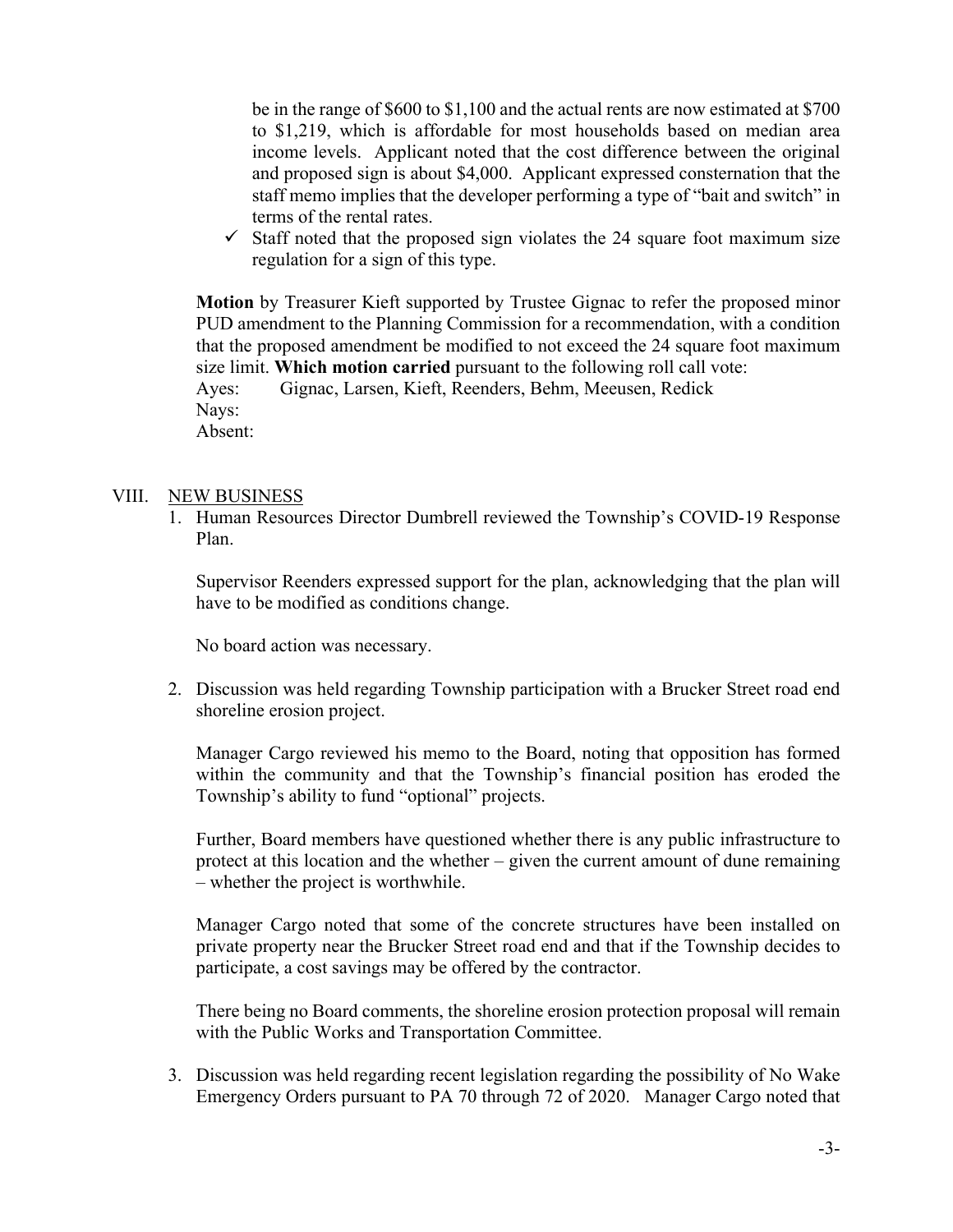during a meeting on the public acts, Supervisor Nash noted that he expects that the Spring Lake Township Board would not support any temporary measures along the Grand River.

Board comments included:

- $\checkmark$  Supervisor Reenders questioned the enforcement costs and the suitability of emergency No Wake measures along this section of the Grand River. Concern was also expressed for official-looking "No Wake" signs being placed on private properties.
- $\checkmark$  Trustee Gignac expressed concern with the costs of using the temporary regulations to control boaters and the availability of the County to enforce any order.
- $\checkmark$  Trustee Behm also expressed concern with the costs.

Based upon Board comments and the expected lack of support from Spring Lake Township, Manager Cargo noted that he would not pursue temporary water regulations during this period of high-water conditions.

# IX. REPORTS AND CORESPONDENCE

- a. Committee Reports
	- $\checkmark$  Clerk Larsen notes that the Personnel Committee Meeting has been cancelled; but, will be rescheduled.
	- $\checkmark$  Trustee Redick discussed the proposed NORA millage and the decision for the request to remain on the August ballot.
- b. Manager's Report, which included:
	- $\checkmark$  March Public Services Report
	- $\checkmark$  February Legal Review
	- $\checkmark$  March Legal Review
- c. Others

# X. PUBLIC COMMENTS

Supervisor Reenders announced that a period for public comments on non-agenda items was now opened.

Manager Cargo noted that if any member of the public would like to comment on an Agenda item, they may now text your comments via Facebook live stream found at <https://www.facebook.com/GHTownship/>; email [bcargo@ght.org](mailto:bcargo@ght.org); or call (616) 402-0350 when prompted. Comments through the phone are limited to three  $(3)$  minutes.

Public Comments included:

- 1. Walt Zerlaut sent a text via Facebook Live thanking the Township for streaming the meeting.
- 2. Patricia Moore phoned into the meeting thanking the Township for streaming the meeting.
- 3. Jenna Wenger (*16044 Robbins Road*) emailed her opinions on the appropriate level of regulations for Short-Term Rentals.